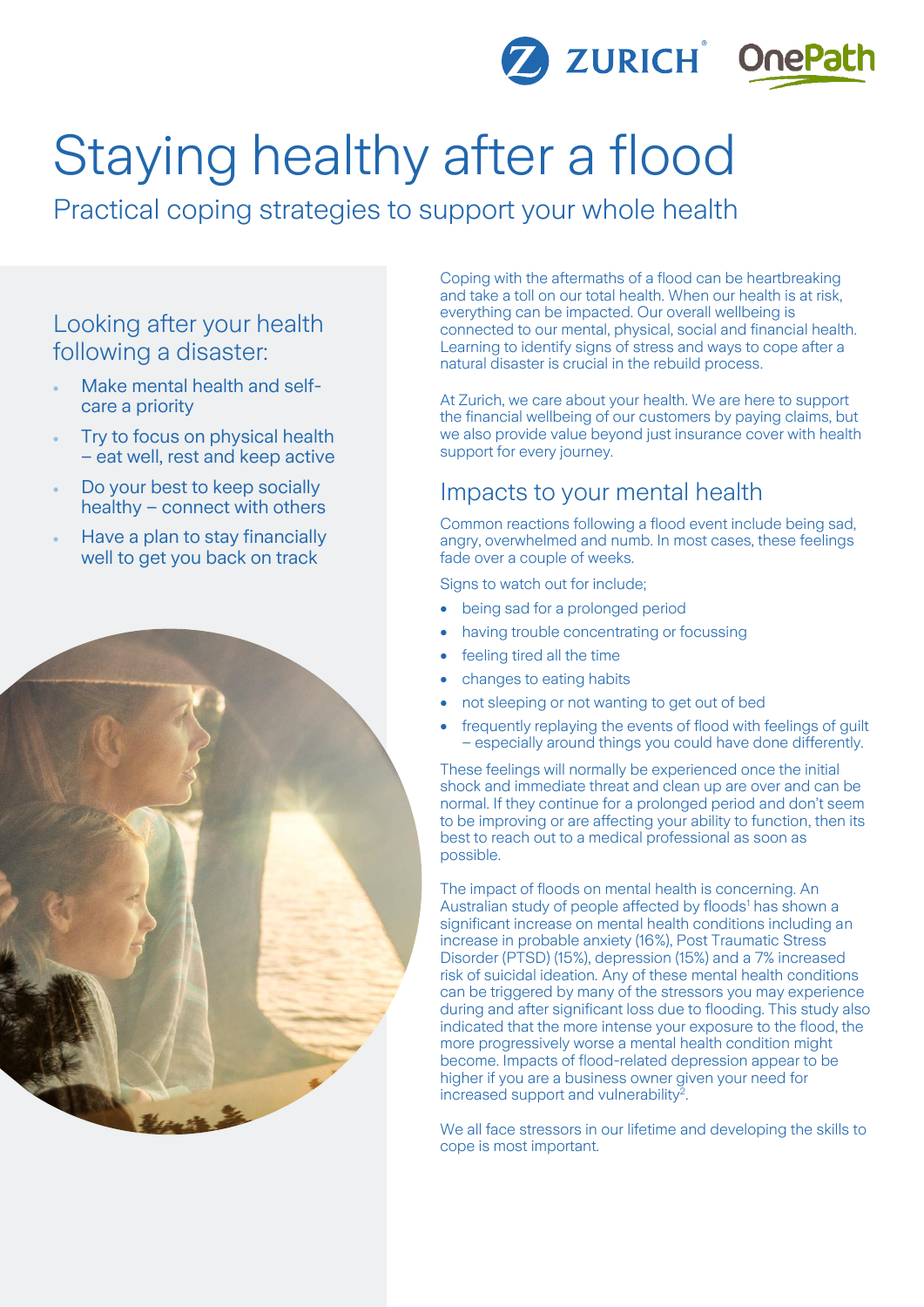# Make mental health a priority

- Limit news exposure: Try to reduce feelings of anxiety and stress by limiting news and social media exposure in relation to the floods. Remain connected to essential information and warnings but be mindful that constant watching can cause you to re-live your own experience and increase your risk of  $PTSD - this$  is especially true for children<sup>3</sup>.
- Practice self-care: It might seem selfish or impossible to take time out for yourself following a disaster event, but self-care is so important at this time, particularly if you're caring for others.
- You're not alone: The road to recovery might feel lonely at times, but remember many people are going through the same journey as you.



# Focus on physical health

- Keep to healthy habits: When your world is turned upside down, it might be hard to make healthy lifestyle choices. Try to make time for quality rest, eat healthily and exercise if you can, even if for limited periods of time. The government provides some free advice on the benefits of exercise and diet on your mood, including links to support services<sup>4</sup>. .
- Try to avoid relying on drugs or alcohol: Substances may help in the short term, but can create longer term problems to tackle.
- Get back into routine: Aim to get back into a daily routine as soon as you can. This is important for both you and your family. If you can mirror the routine you had prior to the flood, this would benefit you the most.

## Keep socially healthy

- Connect with others: Contact family and friends as soon you can after the flood. Having social support and people you can talk to about your feelings and experience is important.
- Accept help: Take up offers of help from people and where you can, offer to help others. The benefits of helping others has shown to be beneficial to your own mental health<sup>5</sup>.
- **Keep going!** You may not have all the answers and may not know what to do next and that's OK. Write down or talk about how you are feeling. Tackle one task at a time and put one foot in front of the other. Most importantly reach out to those that can support you.

# Stay financially well

Experiencing severe flooding leading to loss of, or damage, to your personal possessions can create significant financial costs and worry.

If you're a Zurich customer, we are here to support your financial health and help you get back on your feet.

## Seek support

Your'e not alone. Other support services that may help include:

- Australian Government Disaster Assistance Website: www.disasterassist.gov.au
- The Australian Centre for Grief and Bereavement: https://www.grief.org.au/
- Australian Child and Adolescent Trauma, Loss and Grief Network: www.earlytraumagrief.anu.edu.au
- Red Cross: https://www.redcross.org.au/emergencies/co ping-after-a-crisis/

For times of extreme crisis, the following emergency services can help:

- Lifeline 13 11 14
- MensLine Australia 1300 78 99 78
- Suicide Call Back Service 1300 659 467
- Kids Helpline 1800 55 1800